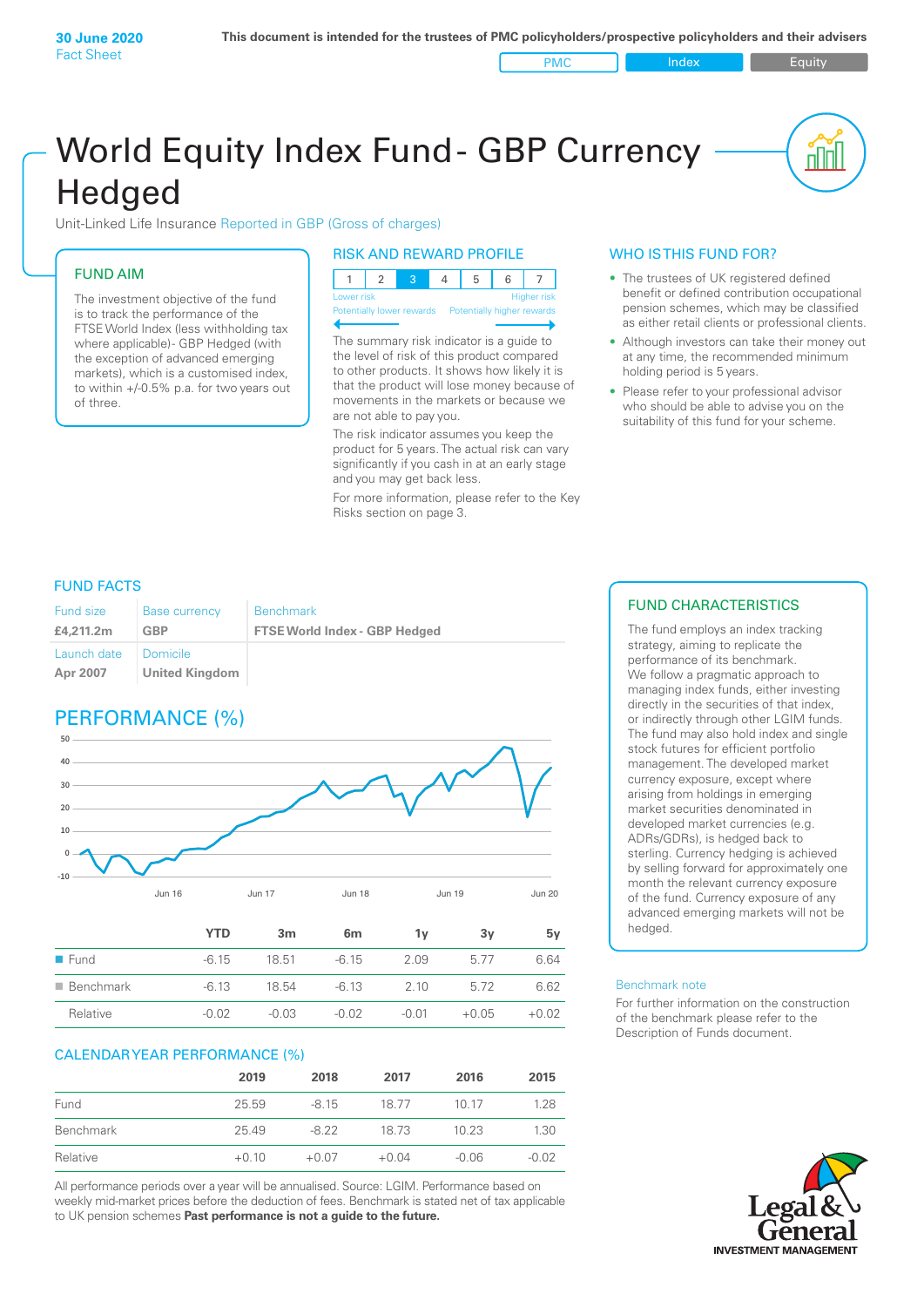# World Equity Index Fund - GBP Currency Hedged

Unit-Linked Life Insurance Reported in GBP (Gross of charges)

# PORTFOLIO BREAKDOWN

All data source LGIM unless otherwise stated. Totals may not sum due to rounding. In order to minimise transaction costs, the Fund will not always own all the assets that constitute the index and on occasion it will own assets that are not in the index.



# SECTOR (%)

| $\blacksquare$ Technology  | 21.3 |
|----------------------------|------|
| $\blacksquare$ Financials  | 17.5 |
| $\blacksquare$ Health Care | 12.7 |
| Industrials                | 12.5 |
| ■ Consumer Services        | 118  |
| Consumer Goods             | 11.1 |
| ■ Basic Materials          | 3.9  |
| $\Box$ Oil & Gas           | 3.4  |
| $\blacksquare$ Utilities   | 3.2  |
| $\Box$ Other               | 26   |
|                            |      |



| ■ Large            | 82.4 |
|--------------------|------|
| $\blacksquare$ Mid | 17.6 |

■ Top 10 holdings 15.6% Rest of portfolio 84.4% No. of holdings in fund 2,743 No. of holdings in index 2,592

| Microsoft Corp           | 35             |
|--------------------------|----------------|
| Apple Inc                | 3.4            |
| Amazon Com Inc           | 27             |
| Facebook                 | 12             |
| Alphabet CI A            | 10             |
| Alphabet CI C            | 1 <sub>0</sub> |
| Johnson & Johnson        | 0 S            |
| Visa Inc Class A         | 0 7            |
| Nestle                   | 0 7            |
| Procter & Gamble Company |                |
|                          |                |

# COUNTRY (%)

|   | <b>United States</b> | 60.9 |  |
|---|----------------------|------|--|
|   | Japan                | 8.2  |  |
| 4 | United Kingdom       | 4.5  |  |
|   | France               | 3.1  |  |
|   | Switzerland          | 3.0  |  |
|   | Germany              | 2.8  |  |
|   | Canada               | 2.7  |  |
|   | Australia            | 2.2  |  |
|   | Taiwan               | 1.6  |  |
|   | Other                | 11.0 |  |
|   |                      |      |  |



comprises 25 fund managers, supported by two analysts. Management oversight is provided by the Global Head of Index Funds. The team has average industry experience of 15 years, of which seven years has been at LGIM, and is focused on achieving the equally important objectives of close tracking and maximising returns.